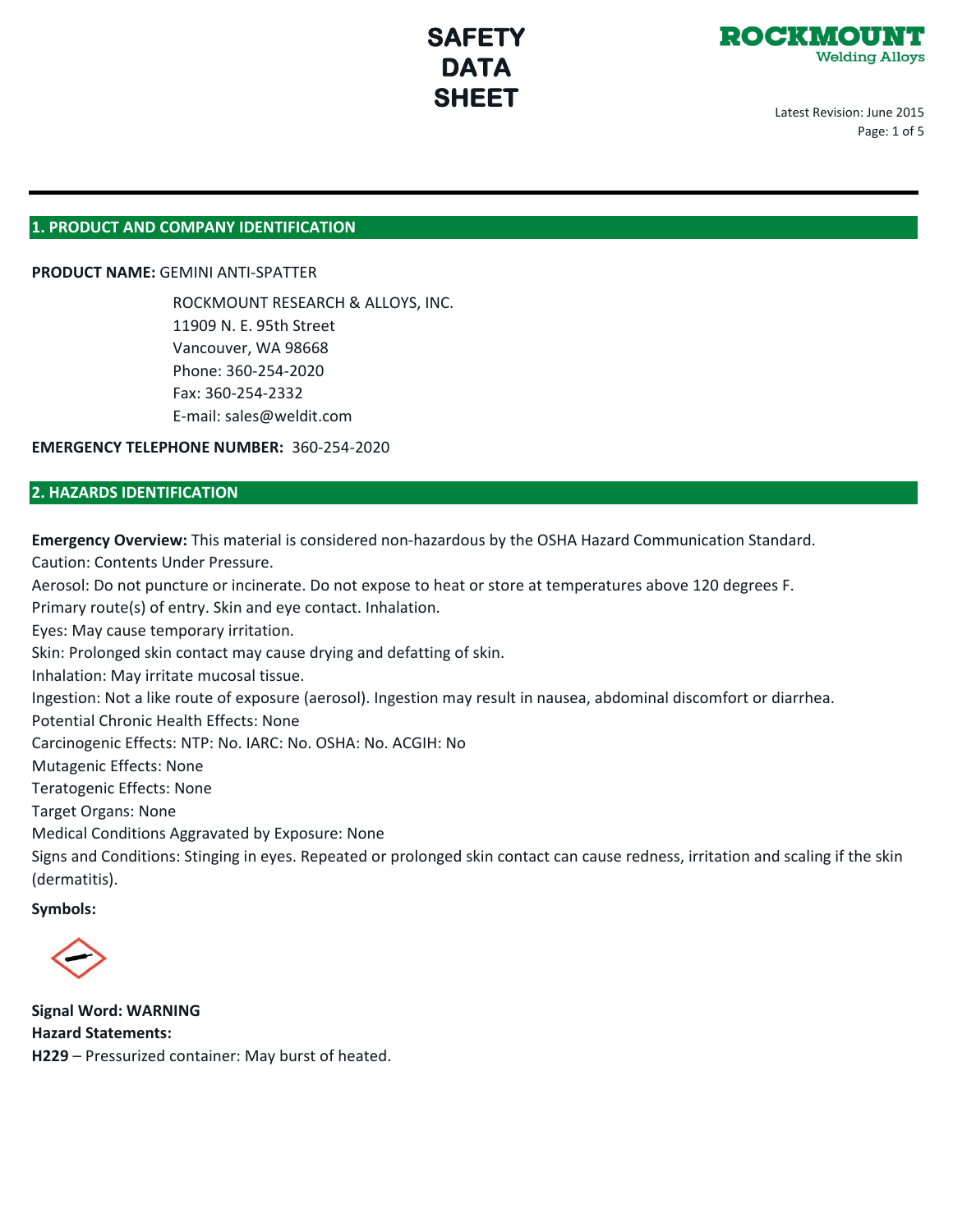# ROCKWOU **Welding Alloys**

 [\(C\) R34](https://en.wikipedia.org/wiki/File:Hazard_C.svg) **(H314) Skin Corr. 1B** 

Latest Revision: June 2015 Page: 2 of 5

## **3. COMPOSITION/INFORMATION ON INGREDIENTS**

# **H.M.I.S.**

Health 1 Flammability 0 Reactivity 0 Special B

# **N.F.P.A.**

Health 0 Flammability 0 Reactivity 0 Personal Protection N/A

## **4. FIRST AID MEASURES**

**Inhalation:** No irritation with inhalation should occur. Remove to fresh air. If not breathing give artificial respiration. Seek medical attention.

**SAFETY DATA SHEET**

**Skin:** Should irritation occur wash affected area with soap and water for 15 minutes. Launder clothing before reuse. If irritation persists seek medical attention.

**Eye:** Flush eyes with water for at least 15 minutes. Hold eyelids apart to ensure complete irrigation of the eyes and eyelids. If irritation persists seek medical attention.

**Ingestion:** Ingestion is unlikely. Should ingestion occur do not induce vomiting unless directed to do so by medical personnel. Drink a glass of water or milk to dilute.

# **5. FIRE FIGHTING MEASURES**

**Suitable Extinguishing Media:** Foam, CO2, Dry Chemical.

**U.E.L.** None Established.

**L.E.L.** None Established.

**Flash Point:** Nonflammable. Flame Projection Test..

**Combustion Products:** Carbon dioxide, carbon monoxide.

**Unusual Fire and Explosion Hazard:** Use a self-contained breathing apparatus. Use water fog to cool containers to prevent rupturing of containers. Aerosols may rupture upon heating, spread fire and overcome sprinkler systems.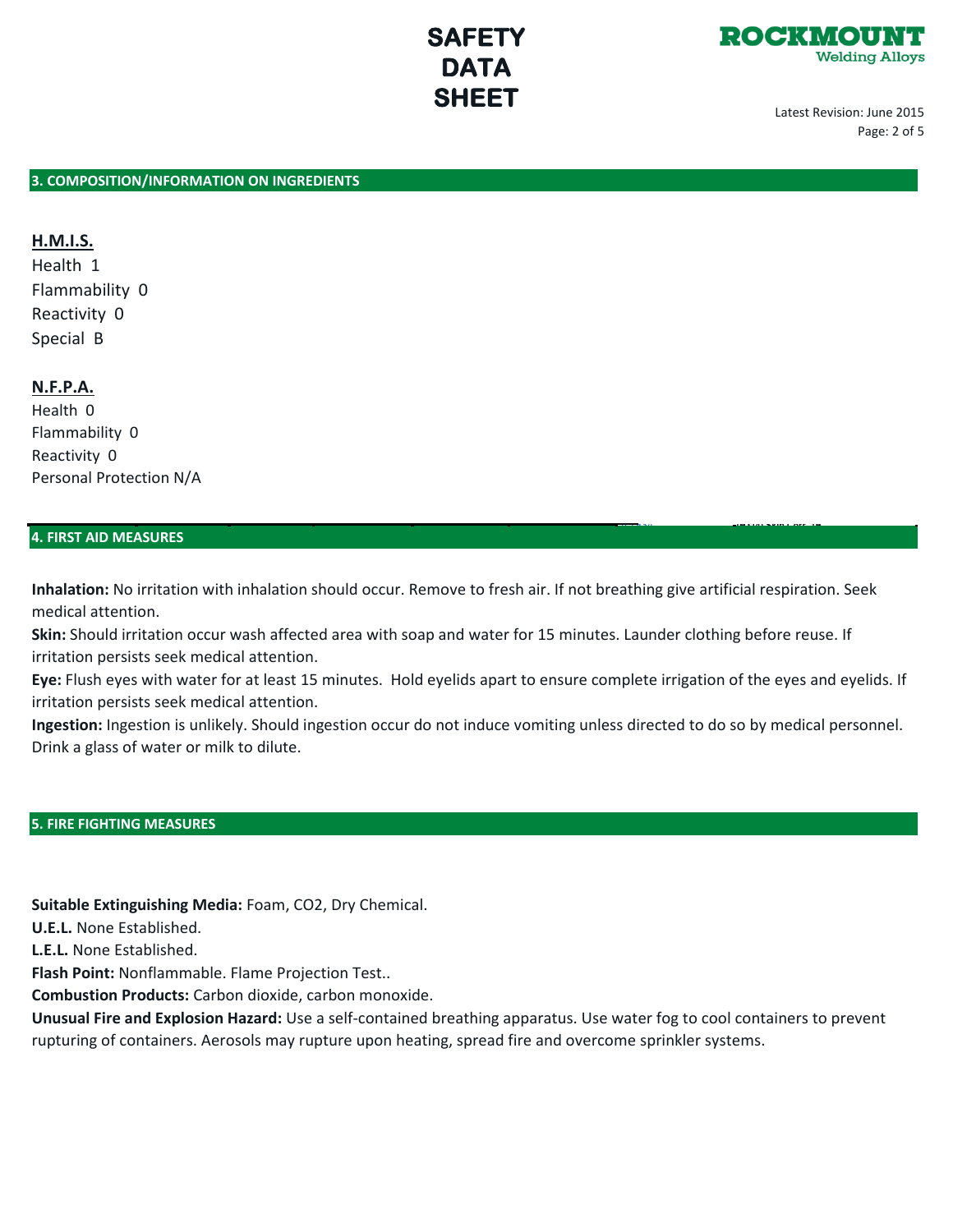

Latest Revision: June 2015 Page: 3 of 5

#### **6. ACCIDENTAL RELEASE MEASURES**

# **Steps To Be Taken if Material Is Released Or Spilled:**

Soak up with absorbent material, i.e. kitty litter, clay or dirt. Sweep up and place in a labeled closed container. Dispose of properly.

#### **7. HANDLING AND STORAGE**

**Precautions for Safe Handling:** Leave in the shipping containers. Store in a cool dry place. Do not expose aerosols to temperatures above 120 degrees F. or the container may rupture. Store aerosol as Level 1 Aerosol (NFPA 30B).

# **8. EXPOSURE CONTROL/PERSONAL PROTECTION**

#### **Personal protection:**

Eye: Safety eyewear including splashguards or side shields recommended.

Hand Protection: None required. Use of chemically resistant gloves is recommended.

Respiratory Protection: Use of this product as per label instructions does not require the use of respiratory protection. If airborne concentrations are above the applicable exposure limits use NIOSH approved respiratory protection (organic vapor cartridge).

#### **9. PHYSICAL AND CHEMICAL PROPERTIES**

**Appearance:** Orange with no odor. **Freezing Point:** Not Available **Boiling Point:** 212 degrees F. **Flash point:** None **Evaporation Rate:** (H20=1): 1 **VOC content:** 3.18% (by eight **Explosion limits:** Not Available **Vapor pressure:** (PSIG @ 70 degrees F.) **Vapor density:** (Air=1): .62 **Density at 20ºC:** Not Available **Specific Gravity:** (water = 1.0): 1.00 mmHg **Solubility in water:** Negligible. **Partition coefficient:** (Octanol/Water): <1 **Auto-ignition temperature:** Not Established **Decomposition temperature:** Not Established **Other Information:** No available data.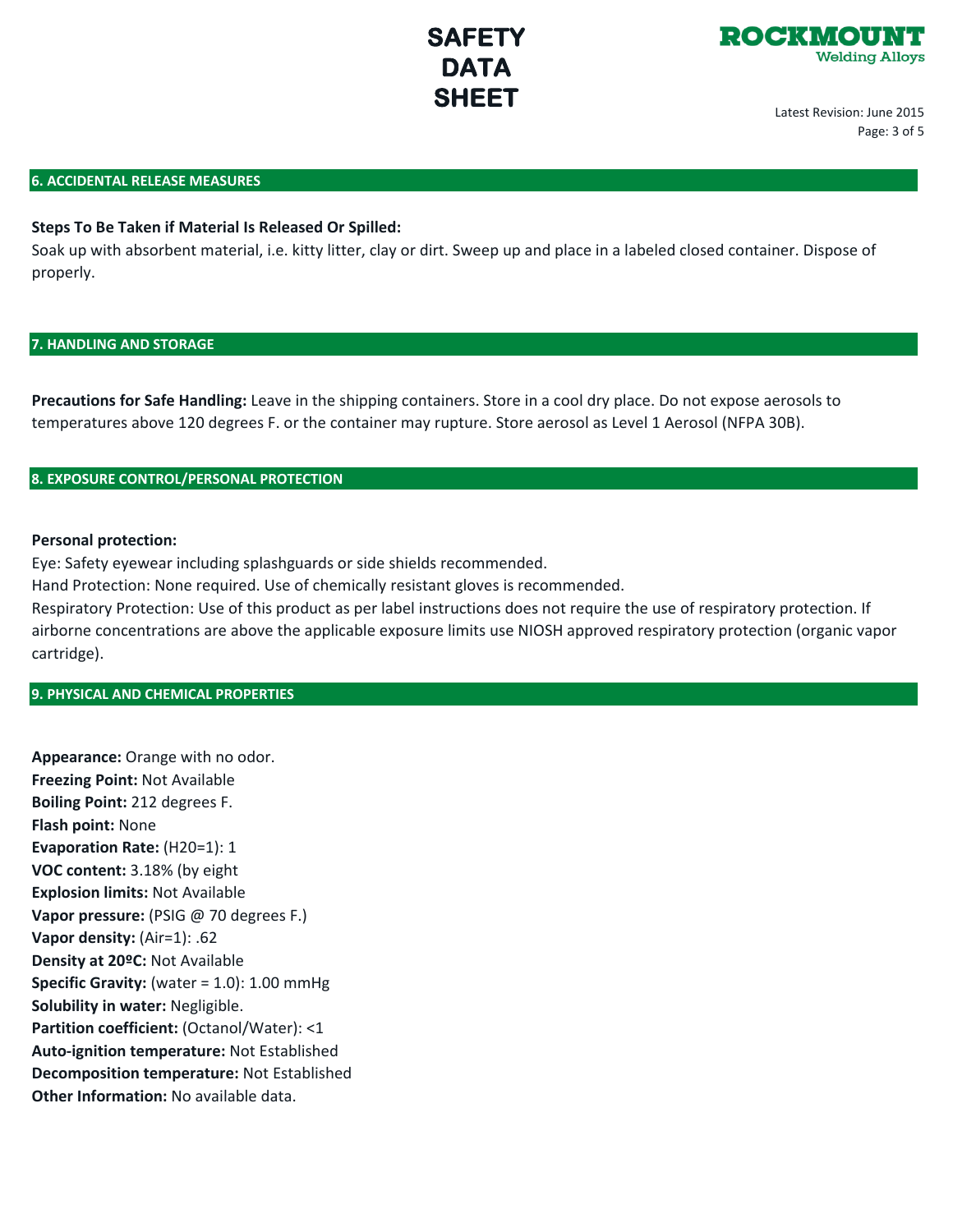

Latest Revision: June 2015 Page: 4 of 5

#### **10. STABILITY AND REACTIVITY**

**Chemical Stability:** This product is stable under normal conditions. **Hazardous Polymerization:** Hazardous polymerization does not occur. **Conditions to Avoid:** Avoid heat and freezing.

### **11. TOXICOLOGICAL INFORMATION**

An acute toxicity study of this product has not been conducted. Information given in this section relates only to individual constituents contained in this compound.

### **12. ECOLOGICAL INFORMATION**

Mobility: Low volatility. Will absorb into the soil. Persistence and Degradability: 100% Biodegradable/Inert. Bio accumulative Potential: No bioaccumulation potential. Other adverse effects: None

# **13. DISPOSAL CONSIDERATIONS**

Waste must be disposed of in accordance with national, regional, provincial, state and local environmental control regulations. Do not dump into sewers, on ground or into any body of water.

# **14. TRANSPORT INFORMATION**

**DOT HM-181 Shipping Information.** D.O.T. Shipping Name-Consumer Commodity. Hazard Class or Division: ORM-D (on shipping carton). UN Number: NA Packing Group: None. Label(s) Required: ORM-D (on shipping carton)

### **IMDG-IMO**

UN Number: 1950 Class: 2 Shipping Name: Aerosols Subsidiary Risk: 2.2 Labeling: Non-Flammable Gas Packing Group: NA EMS: F-D, S-U Marine Pollutant: NO Technical Name: NA